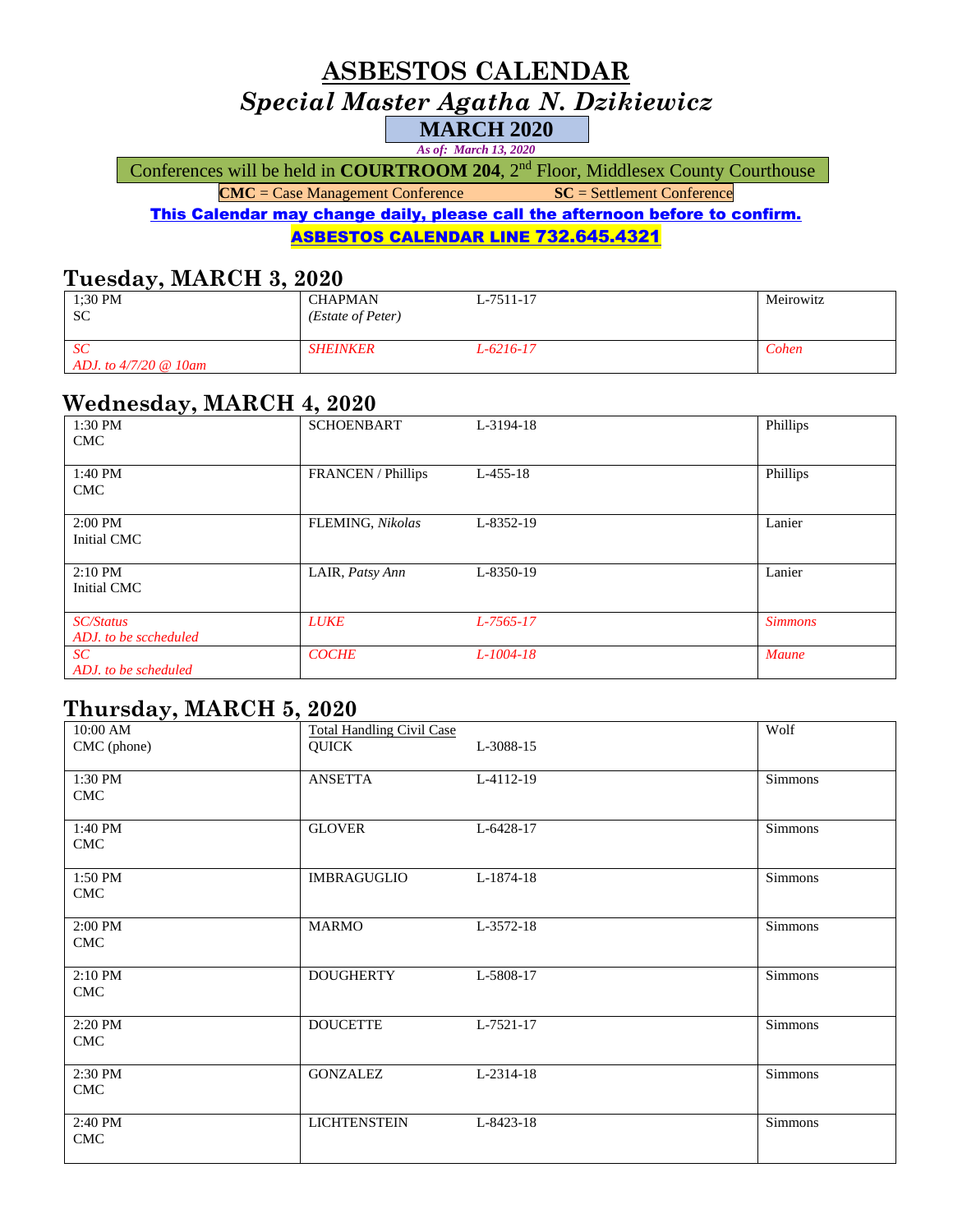| SC                             | <b>STEAMFITTERS</b><br>LOCAL |         | Wilentz. |
|--------------------------------|------------------------------|---------|----------|
| <b>CMO</b> Vacated<br>$ADJ. -$ | <b>DAY</b>                   | 7582-15 |          |
|                                | <b>KOCH</b>                  | 117-17  |          |

## **Friday, MARCH 6, 2020** *-updated 3/5*

| SC/CMC<br>ADJ, to $3/13$ | <i><b>LOMET</b></i> | L-3536-14 | Wilentz        |
|--------------------------|---------------------|-----------|----------------|
| <i>SC/Status</i><br>ADJ. | <b>MACKE</b>        | L4661-19  | <b>Simmons</b> |

# **Tuesday, MARCH 10, 2020**

| Status (phone)                                     | <i>JACKSON</i>        | L-3260-18       | Cohen               |
|----------------------------------------------------|-----------------------|-----------------|---------------------|
| ADJ.                                               |                       |                 |                     |
| SC                                                 | SCIAMANNA             | L-8002-12       | <b>Hill Wallack</b> |
| ADJ, to $10/15/20 \text{ } \textcircled{a}$ 1:30pm |                       |                 |                     |
| SC                                                 | <i><b>LETZGUS</b></i> | $L - 6274 - 13$ | <b>Hill Wallack</b> |
| ADJ. to $11/12/20 \otimes 1:30$ pm                 |                       |                 |                     |

## **Wednesday, MARCH 11, 2020** *-updated 3/6*

| $10:00$ AM         | <b>VIDALIER</b>                  | $L - 6245 - 18$ | Szaferman/          |
|--------------------|----------------------------------|-----------------|---------------------|
| $CMC$ (phone)      |                                  |                 | Nemeroff            |
|                    |                                  |                 |                     |
| $11:00 \text{ AM}$ | JOHNSON, Janet                   | $L - 8225 - 18$ | Szaferman / Beasley |
| $CMC$ (phone)      |                                  |                 |                     |
|                    |                                  |                 |                     |
| $CMC$ (phone)      | <b>Total Handling Civil Case</b> |                 | Keefe               |
| ADJ, to $3/31$     | KERNAHAN                         | $L$ -7052-15    |                     |
|                    |                                  |                 |                     |

## **Friday, MARCH 13, 2020** *-updated 3/5*

| 1:30 PM                 | LOMET | 252214<br>$3550 - 14$<br>. –<br>- | Wilentz |
|-------------------------|-------|-----------------------------------|---------|
| <b>CMC</b><br><b>SC</b> |       |                                   |         |
|                         |       |                                   |         |

#### **Tuesday, MARCH 17, 2020**

| 10:00 AM<br>Initial CMC                 | SAAVEDRA, Teresa       | L-7815-19  | Cohen |
|-----------------------------------------|------------------------|------------|-------|
| 10:10 AM<br>Initial CMC                 | FOLEY, Maria           | L-3095-18  | Cohen |
| $10:20$ AM<br><b>CMC</b>                | <b>HODJERA</b>         | L-5368-17  | Cohen |
| 10:30 AM<br>$\ensuremath{\mathrm{CMC}}$ | <b>FRACE / DICERBO</b> | $L-600-18$ | Cohen |
| 10:40 AM<br>$\ensuremath{\mathrm{CMC}}$ | <b>GREENE / BRAKE</b>  | L-2456-18  | Cohen |
| 10:50 AM<br><b>CMC</b>                  | <b>GRIFFIN</b>         | L-4826-18  | Cohen |
| 11:00 AM<br><b>CMC</b>                  | WENDOWSKI              | L-6635-17  | Cohen |
| 1:30 PM<br><b>CMC</b>                   | JOHNSON, Kenneth       | L-3028-18  | Cohen |
| 1:40 PM<br><b>CMC</b>                   | O'NEILL, William       | L-3158-17  | Cohen |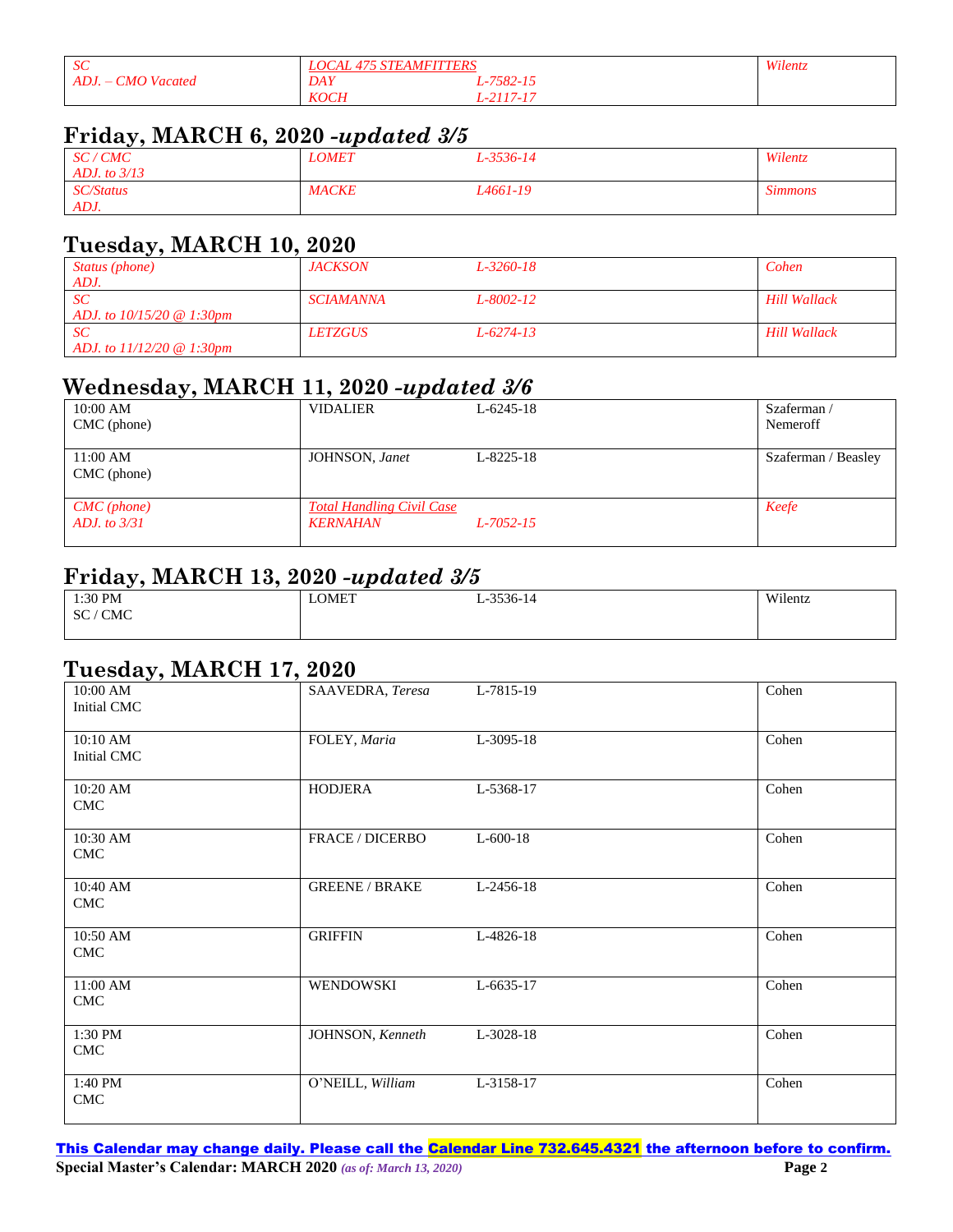| 1:50 PM<br>CMC                         | <b>VARI</b>    | L-6196-16       | Cohen |
|----------------------------------------|----------------|-----------------|-------|
| 2:00 PM<br>$\ensuremath{\mathrm{CMC}}$ | <b>CROWLEY</b> | $L - 4014 - 13$ | Cohen |

## **Wednesday, MARCH 18, 2020**

| . <i>.</i><br>9:30 AM<br>Initial CMC          | RUSSO, Carol<br>(Est. of Reynard)                | L-6958-15  | Weitz |
|-----------------------------------------------|--------------------------------------------------|------------|-------|
| 9:40 AM<br>Initial CMC                        | THOMPSON, Est. of Avis                           | $L-243-18$ | Weitz |
| 9:50 AM<br>Initial CMC                        | ERRICKSON, Daniel                                | L-8256-19  | Weitz |
| 10:00 AM<br>SC                                | MAGLIOZZI                                        | L-7006-17  | Weitz |
| 10:00 AM<br>SC                                | McCONNELL                                        | L-1372-18  | Weitz |
| 10:00 AM<br>SC                                | <b>SPANO</b>                                     | L-4703-18  | Weitz |
| 10:00 AM<br>$\ensuremath{\mathbf{SC}}\xspace$ | <b>SENA</b>                                      | L-2694-17  | Weitz |
| $10:00$ AM<br>SC                              | <b>LAMPKIN</b>                                   | L-4618-17  | Weitz |
| 1:30 PM<br>CMC (phone)                        | <b>Total Handling Civil Case</b><br><b>BARON</b> | L-6870-18  | Wolf  |

## **Thursday, MARCH 19, 2020**

| . .<br>$10:00$ AM<br>Initial CMC | FORMAN, Helen       | L-6418-18   | Belluck        |
|----------------------------------|---------------------|-------------|----------------|
| 10:10 AM<br><b>CMC</b>           | <b>BERLING</b>      | L-2136-18   | Belluck        |
| $10:20$ AM<br><b>CMC</b>         | <b>DINDAS</b>       | L-584-18    | Belluck        |
| 10:30 AM<br><b>CMC</b>           | LING SU / Rung      | $L-6623-17$ | Belluck        |
| 10:40 AM<br><b>CMC</b>           | <b>ASTON</b>        | L-5073-19   | Belluck        |
| $11:00$ AM<br><b>SC</b>          | <b>STADTMUELLER</b> | L-1542-19   | Belluck        |
| SC<br>ADJ. - to be scheduled     | <b>COOPER</b>       | L-7311-17   | <b>Simmons</b> |

# **Friday, MARCH 20, 2020**

| $\sim$                                      | $4$ GR $\mu$ | -11 | Lanter |
|---------------------------------------------|--------------|-----|--------|
| ്ധ                                          | -----        |     |        |
| <b>ADJ</b><br>rhedulea <i>r</i><br>tΟ<br>ne |              |     |        |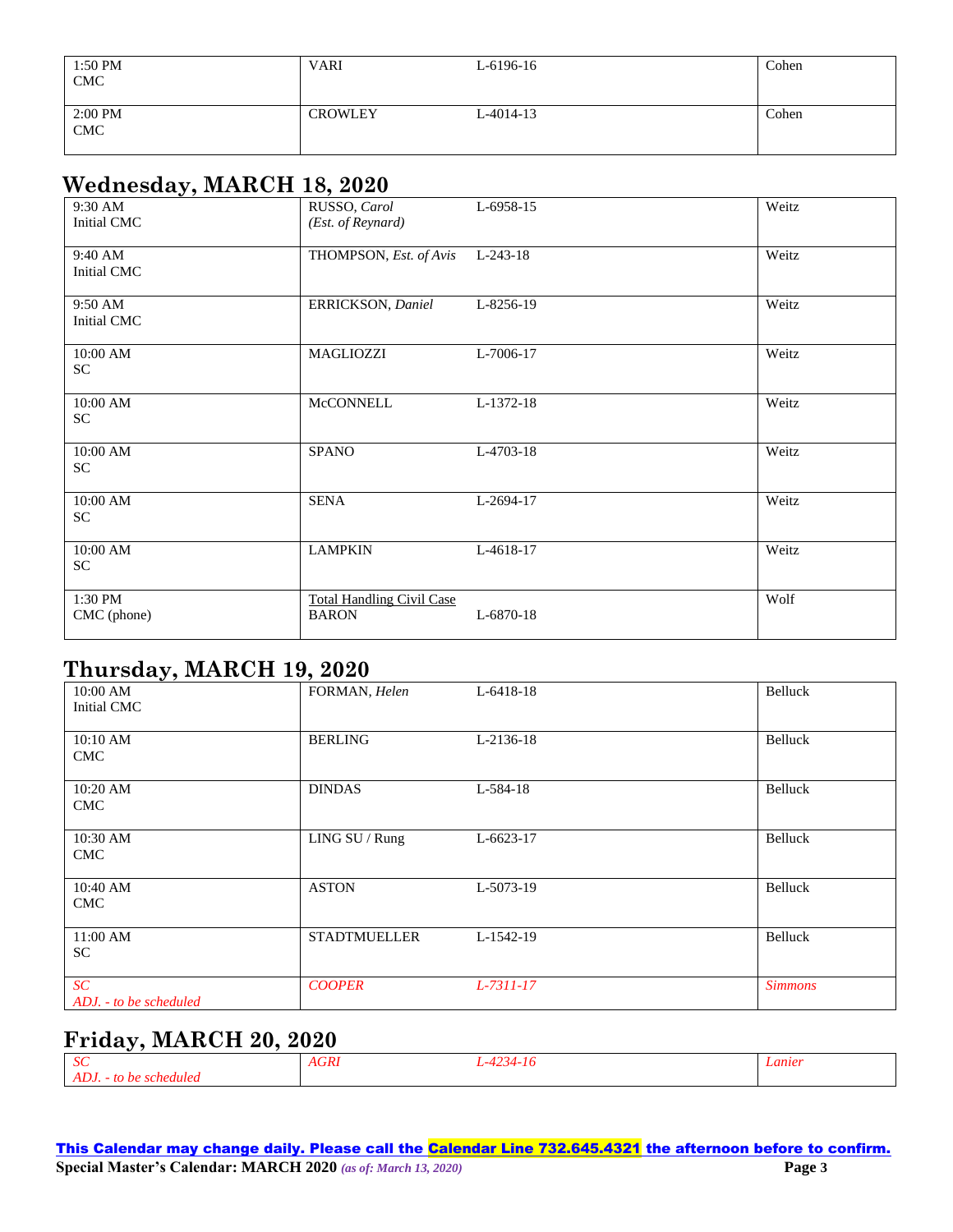## **Monday, MARCH 23, 2020** *-updated 3/13*

| .<br>---               |                     |           |                |  |
|------------------------|---------------------|-----------|----------------|--|
| 1:30 PM                | <b>WII</b><br>1anna | $-621-20$ | $_{\rm{Levv}}$ |  |
| Initial CMC (by phone) |                     |           |                |  |
|                        |                     |           |                |  |

## **Tuesday, MARCH 24, 2020**

| 1:30 PM<br><b>CMC</b> | <b>HESTON</b> | L-7217-13 | Hill |
|-----------------------|---------------|-----------|------|
| 1:40 PM<br>CMC        | <b>ARETZ</b>  | L-6928-15 | Hill |

## **Wednesday, MARCH 25, 2020** *-updated 3/4*

| 10:00 AM<br>CMC (by phone) | CLARK, Kayme<br>PETERSON, Stanley             | L-3809-18<br>L-3435-18 | Early / Dean |
|----------------------------|-----------------------------------------------|------------------------|--------------|
| 1:30 PM<br>Initial CMC     | STANFORD, Candyse                             | L-8468-19              | Levy         |
| 1:40 PM<br>Initial CMC     | FISH, Helen Thomas<br>(Estate of Robert Fish) | L-5635-17              | Levy         |
| 1:50 PM<br><b>CMC</b>      | <b>WILKERSON</b><br>(Est. of Suellen Jones)   | L-2523-18              | Levy         |
| $2:00$ PM<br><b>CMC</b>    | <b>FARINELLA</b>                              | L-2310-15              | Levy         |
| $2:10$ PM<br><b>CMC</b>    | <b>GRAY</b>                                   | L-5932-19              | Levy         |
| 2:20 PM<br><b>CMC</b>      | <b>JACONIA</b>                                | L-2995-17              | Levy         |
| SC<br>ADJ. - CMO Vacated   | <b>MARTENS</b>                                | L-868-19               | <b>Maune</b> |

### **Thursday, MARCH 26, 2020** *-updated 3/10*

| . .<br>9:30 AM<br>Initial CMC            | FISCHER, Est. of James | L-5418-18 | Weitz |
|------------------------------------------|------------------------|-----------|-------|
| 9:40 AM<br>Initial CMC                   | MONTAGUE, Francis      | L-5185-18 | Weitz |
| 9:50 AM<br><b>CMC</b>                    | <b>DANISHEK</b>        | L-3583-19 | Weitz |
| 10:00 AM<br><b>CMC</b>                   | <b>HULSEY</b>          | L-2138-18 | Weitz |
| 10:10 AM<br>Initial CMC                  | STEVENSON, Dinah       | L-8403-19 | Weitz |
| $10:20$ AM<br>SC - changed to CMC        | <b>BEZICK</b>          | L-6148-18 | Weitz |
| 10:30 AM (note time change)<br>SC        | <b>ROBINSKY</b>        | L-2139-18 | Weitz |
| 10:30 AM (note time change)<br><b>SC</b> | <b>ZAGIER</b>          | L-3037-18 | Weitz |

This Calendar may change daily. Please call the Calendar Line 732.645.4321 the afternoon before to confirm. **Special Master's Calendar: MARCH 2020** *(as of: March 13, 2020)* **Page 4**